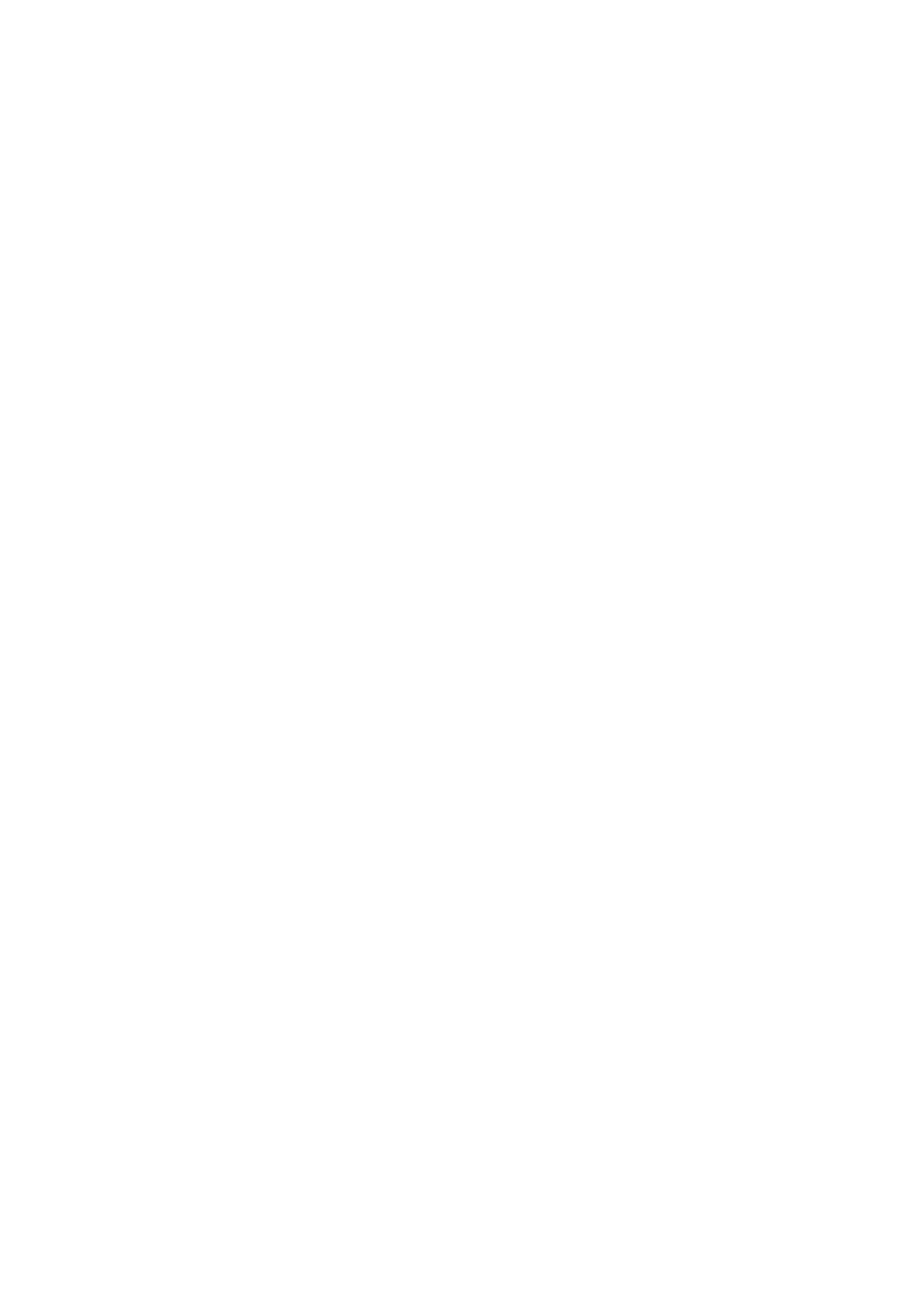## A BILL

## intituled

An Act to repeal the Sedition Act and to make consequential amendments to certain other Acts.

Be it enacted by the President with the advice and consent of the Parliament of Singapore, as follows: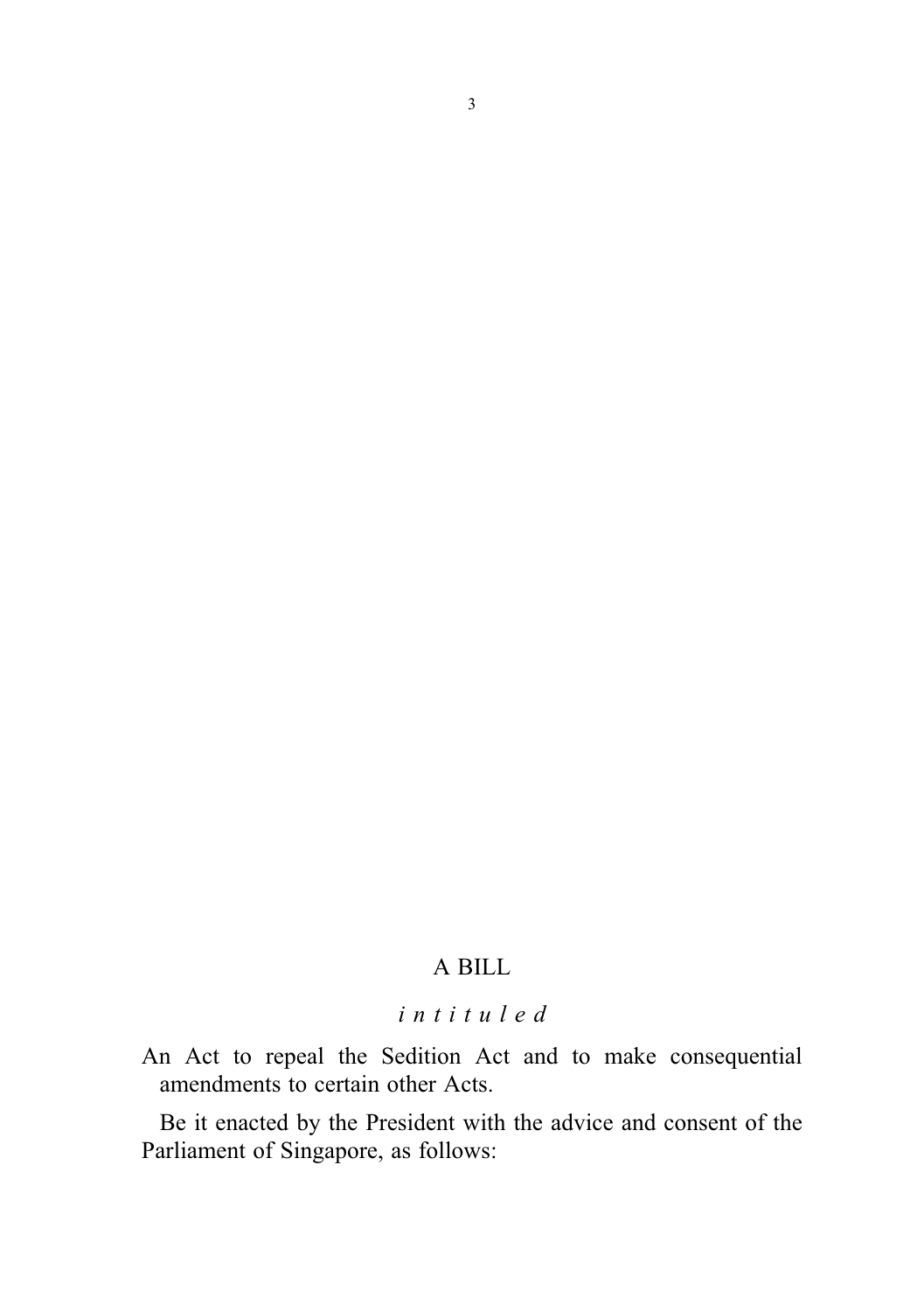#### Short title and commencement

1. This Act is the Sedition (Repeal) Act 2021 and comes into operation on a date that the Minister appoints by notification in the Gazette.

### <sup>5</sup> Repeal of Sedition Act

2.—(1) The Sedition Act (called in this section the repealed Act) is repealed.

- (2) Despite subsection  $(1)$  —
- (a) sections 5, 6 and 7 of the repealed Act as in force <sup>10</sup> immediately before the date of commencement of this Act (called in this section the appointed date) continue to apply in relation to a proceeding for an act committed before that date;
- (b) section 8 of the repealed Act as in force immediately <sup>15</sup> before the appointed date continues to apply in relation to a seditious publication reasonably suspected as having been printed, published, sold, offered for sale, distributed, reproduced or imported before that date;
- (c) section 9 of the repealed Act as in force immediately <sup>20</sup> before the appointed date continues to apply to a person convicted of an offence committed before that date;
- (d) section 10 of the repealed Act as in force immediately before the appointed date continues to apply in relation to any publication the issue or circulation of which <sup>25</sup> commenced before that date; and
	- (e) section 11 of the repealed Act as in force immediately before the appointed date continues to apply in relation to an act reasonably suspected as having been committed before that date.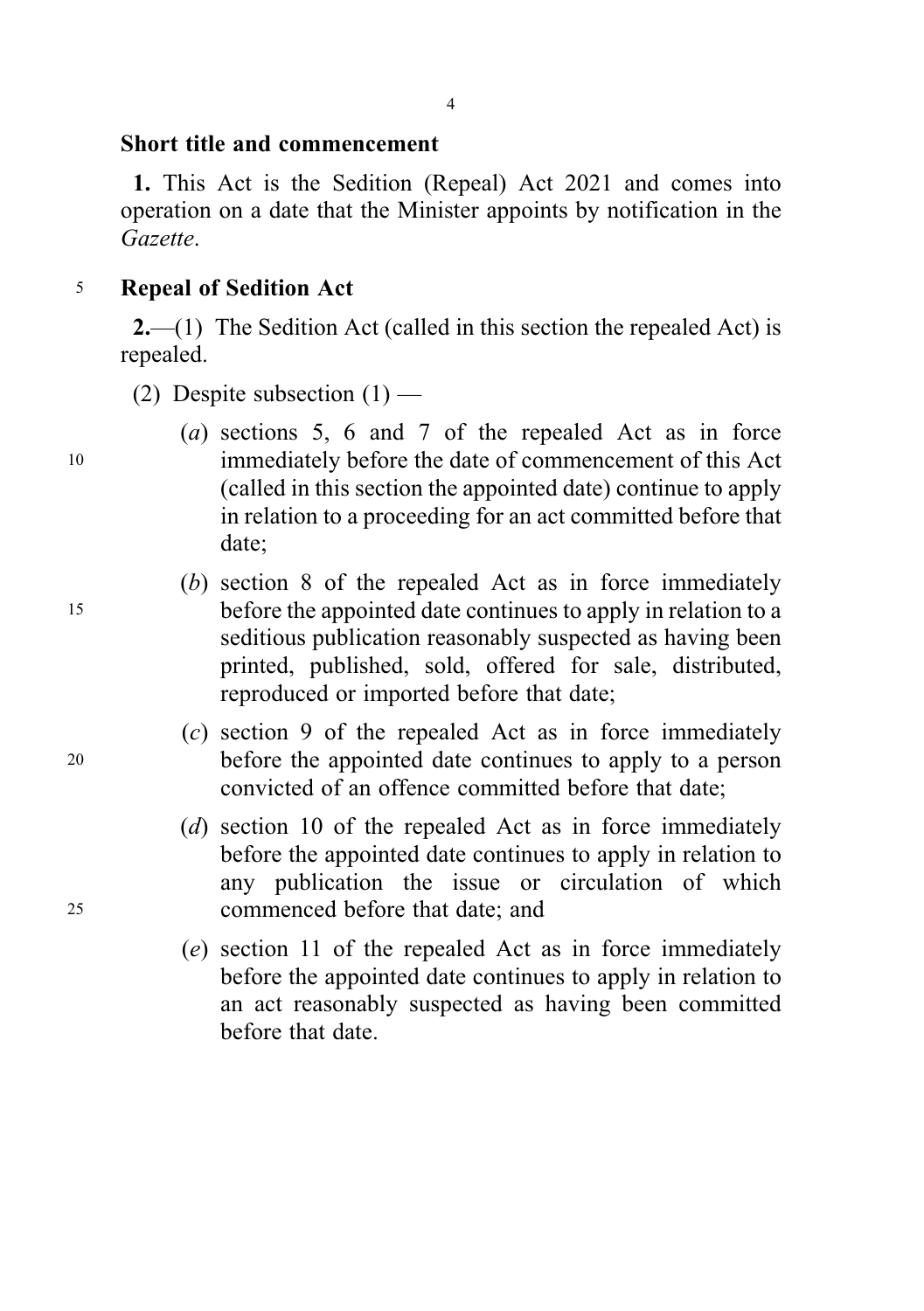### Consequential amendments to Criminal Procedure Code

- 3. The Criminal Procedure Code is amended
	- (a) by deleting sub-paragraph (i) of section  $44(1)(c)$  and substituting the following sub-paragraph:
		- "(i) any material which forms the subject  $\frac{5}{5}$ matter of a charge under section 267C, 298A or 505 of the Penal Code; or";
	- (b) by deleting the item relating to section 267C in the First Schedule and substituting the following item: 10



- (c) by deleting the words "Shall not arrest without warrant" under the third column in the item relating to section 298 in the First Schedule and substituting the words "May arrest without warrant";
- (d) by deleting the item relating to section 298A in the First Schedule and substituting the following item:

| 66 |      |                                                                                    |                                     |                |                 |                                                  |                                               |              |    |
|----|------|------------------------------------------------------------------------------------|-------------------------------------|----------------|-----------------|--------------------------------------------------|-----------------------------------------------|--------------|----|
|    | 298A | Promoting<br>enmity<br>between<br>different<br>groups on                           | May<br>arrest<br>without<br>warrant | <b>Summons</b> | Not<br>bailable | Imprisonment<br>for 3 years, or<br>fine, or both | Magistrate's<br>Court or<br>District<br>Court |              | 25 |
|    |      | grounds of<br>religion or<br>race, and doing<br>acts prejudicial<br>to maintenance |                                     |                |                 |                                                  |                                               |              | 30 |
|    |      | of harmony                                                                         |                                     |                |                 |                                                  |                                               | $\cdots$ and |    |

(e) by deleting the item relating to section 505 in the First Schedule and substituting the following item:

| 66 |     |                                                                         |                                     |         |              |                                                  |                                                   |
|----|-----|-------------------------------------------------------------------------|-------------------------------------|---------|--------------|--------------------------------------------------|---------------------------------------------------|
|    | 505 | False statement,<br>rumour, etc.,<br>circulated with<br>intent to cause | May<br>arrest<br>without<br>warrant | Warrant | Not bailable | Imprisonment for<br>3 years, or fine, or<br>both | Magistrate's<br>Court or<br><b>District Court</b> |
|    |     | mutiny or<br>offence against<br>the public peace                        |                                     |         |              |                                                  |                                                   |

15

20

35

40

".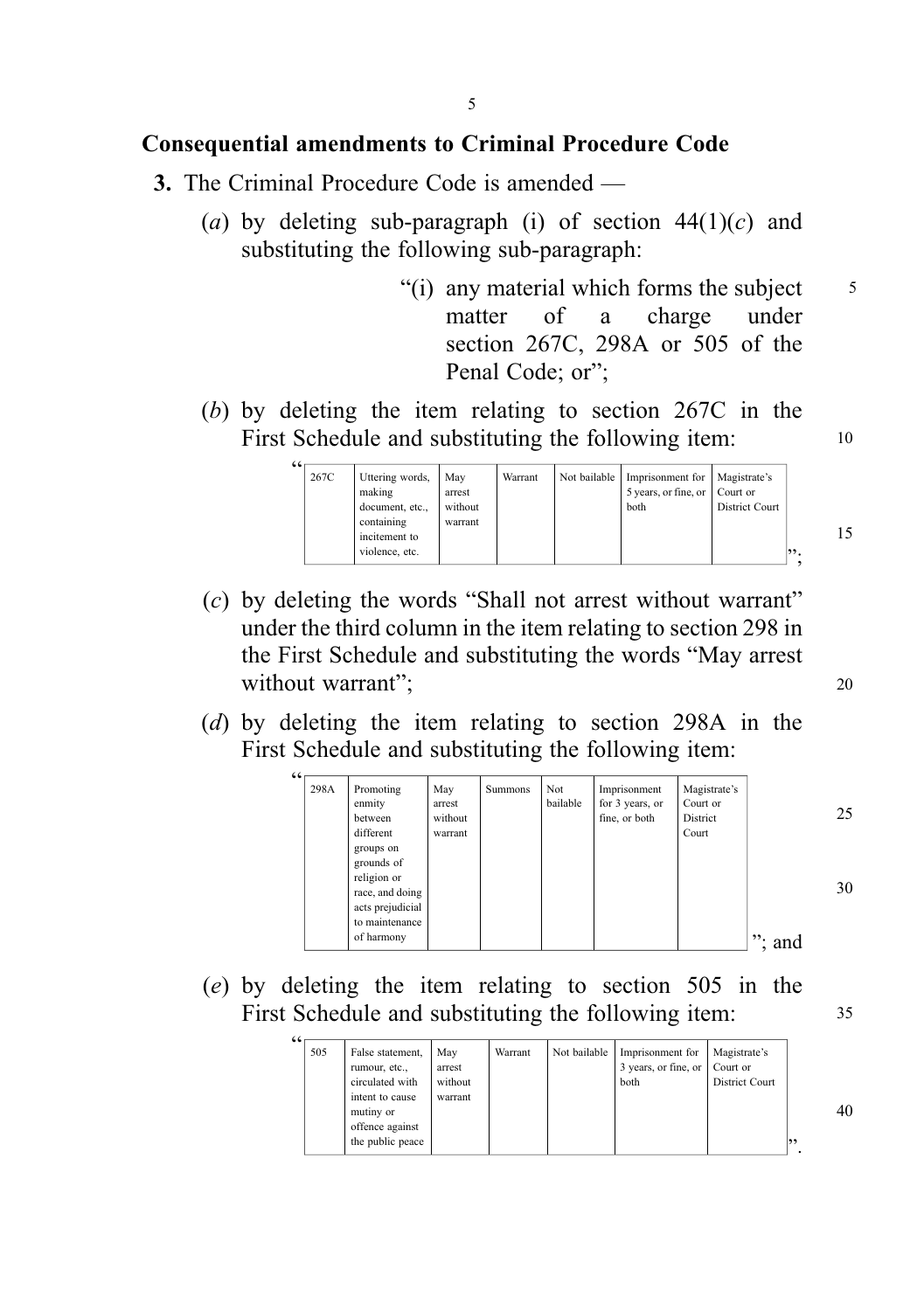## Consequential amendment to Penal Code

4. Section 267C of the Penal Code is repealed and the following section substituted therefor:

### "Uttering words, making document, etc., containing <sup>5</sup> incitement to violence, etc.

**267C.**—(1) This section applies where a person —

- (a) utters any words, or makes any sign or visible representation;
- (b) places before a person any object;
- <sup>10</sup> (c) posts, publishes, distributes, sells or offers for sale any document; or
	- (d) communicates any electronic record,

containing any incitement to violence, counselling disobedience to the law or to a lawful order of a public servant, or likely to <sup>15</sup> lead to any breach of the peace, and the person does so —

- (e) intending for violence, disobedience to the law or such lawful order, or breach of the peace to occur; or
- (f) knowing or having reason to believe that violence, disobedience to the law or such lawful order, or <sup>20</sup> breach of the peace, is likely to occur as a result.
	- (2) This section also applies where a person —
- (a) makes, prints or otherwise reproduces, imports, possesses or has under the person's control any document mentioned in subsection (1), for the <sup>25</sup> purpose of posting, publishing, distributing, selling or offering for sale that document; or
	- (b) makes any electronic record mentioned in subsection (1) for the purpose of communicating that electronic record,
- <sup>30</sup> and the person does so
	- (c) intending for violence, disobedience to the law or such lawful order, or breach of the peace to occur by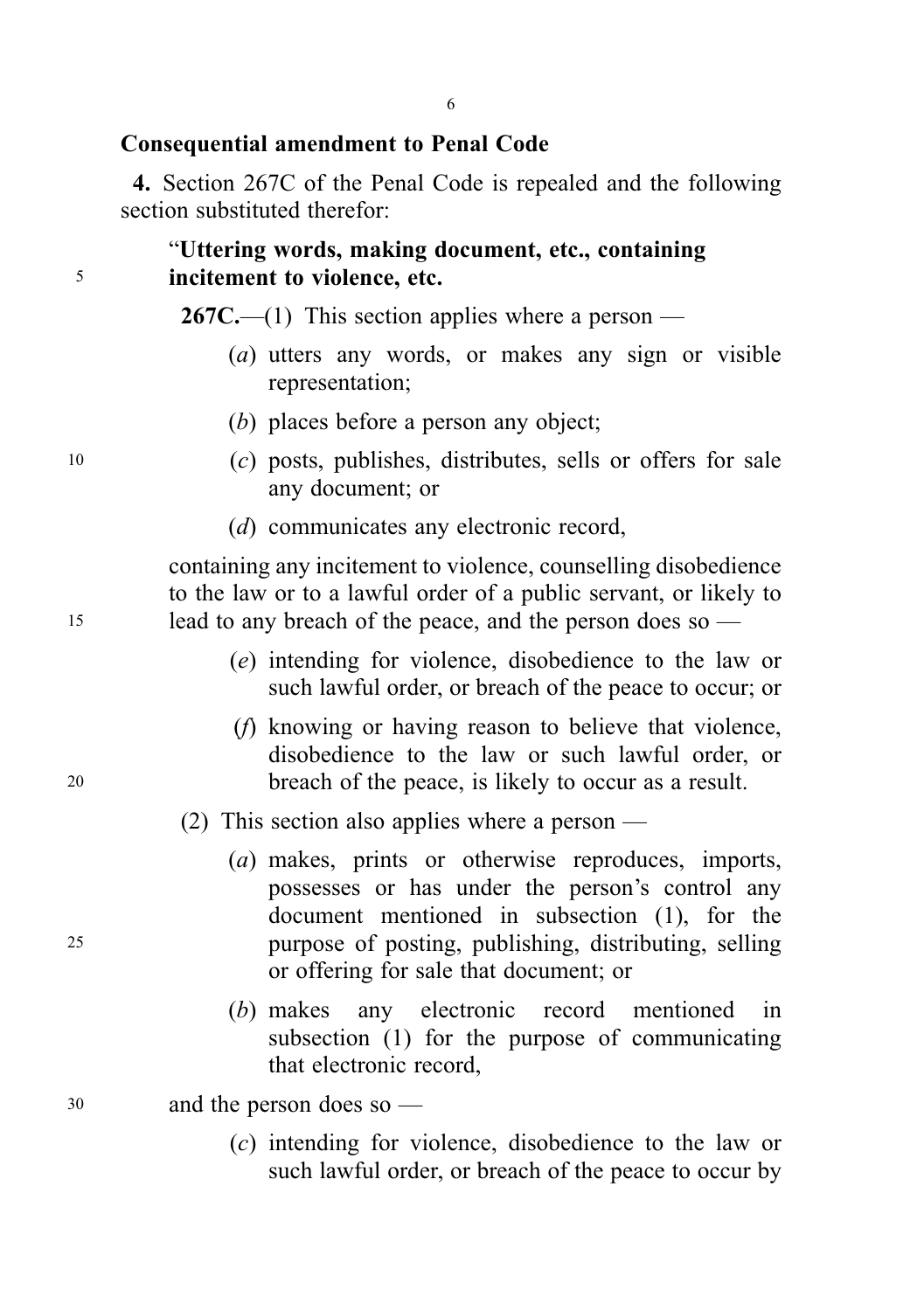the carrying out of the purpose mentioned in paragraph  $(a)$  or  $(b)$ , as the case may be; or

(d) knowing or having reason to believe that violence, disobedience to the law or such lawful order, or breach of the peace, is likely to occur by the carrying  $\frac{5}{5}$ out of that purpose.

(3) The person in subsection (1) or (2) shall be guilty of an offence and shall be punished on conviction with imprisonment for a term which may extend to 5 years, or with fine, or with  $both.$  10

(4) In subsection (1), "counselling disobedience to the law or to a lawful order of a public servant" includes (but is not limited to) providing instruction, advice or information that promotes disobedience to the law or such order.".

### Consequential amendment to Postal Services Act <sup>15</sup>

5. Section 37 of the Postal Services Act is amended by deleting the word "seditious," in paragraph (a).

## Consequential amendments to Public Order and Safety (Special Powers) Act 2018

6. Section 2 of the Public Order and Safety (Special Powers) <sup>20</sup> Act 2018 is amended —

- (a) by deleting paragraph (a) of the definition of "subversive" document" in subsection (1) and substituting the following paragraphs:
	- "(*a*) that has a tendency to excite persons in  $25$ Singapore to attempt to procure in Singapore, the alteration (otherwise than by lawful means) of any matter established by law;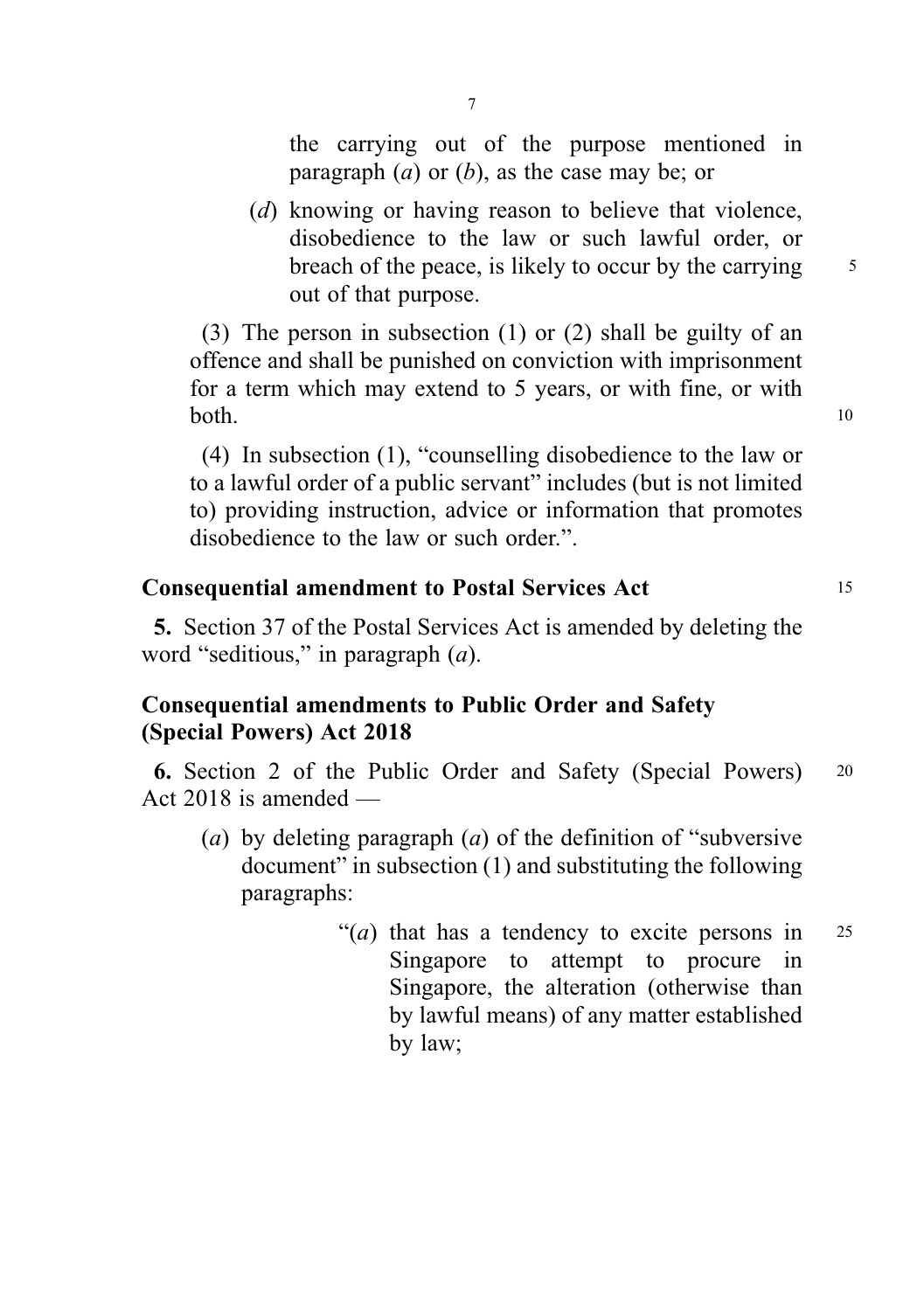|    | (aa) that has a tendency to bring into hatred or<br>contempt or to excite disaffection against<br>administration of justice<br>the<br>in<br>Singapore;"; and                                                           |
|----|------------------------------------------------------------------------------------------------------------------------------------------------------------------------------------------------------------------------|
| 5  | $(b)$ by inserting, immediately after subsection $(4)$ , the<br>following subsection:                                                                                                                                  |
| 10 | "(5) A document is not considered as having the<br>tendency mentioned in paragraph $(a)$ or $(aa)$ of the<br>definition of "subversive document" in subsection (1)<br>by reason only that it has a tendency $-$        |
|    | (a) to show that the Government has been<br>misled or mistaken in any of its measures;                                                                                                                                 |
| 15 | (b) to point out errors or defects in the<br>Government, in any written law or in the<br>administration of justice with a view to the<br>remedying of such error or defect;                                            |
| 20 | $(c)$ to persuade citizens of Singapore or<br>residents in Singapore to attempt to<br>procure by lawful means the alteration of<br>any matter in Singapore; or                                                         |
| 25 | $(d)$ to point out, with a view to their removal,<br>any matters producing or having a<br>tendency to produce feelings of ill-will<br>and enmity between different races or<br>classes of the population of Singapore, |
|    | if the document does not otherwise have the tendency<br>mentioned in paragraph $(a)$ or $(aa)$ of that<br>definition.".                                                                                                |

# Consequential amendments to Singapore Armed Forces Act

- <sup>30</sup> 7. Section 2(1) of the Singapore Armed Forces Act is amended
	- (a) by deleting the definitions of "publication" and "words" and substituting the following definition: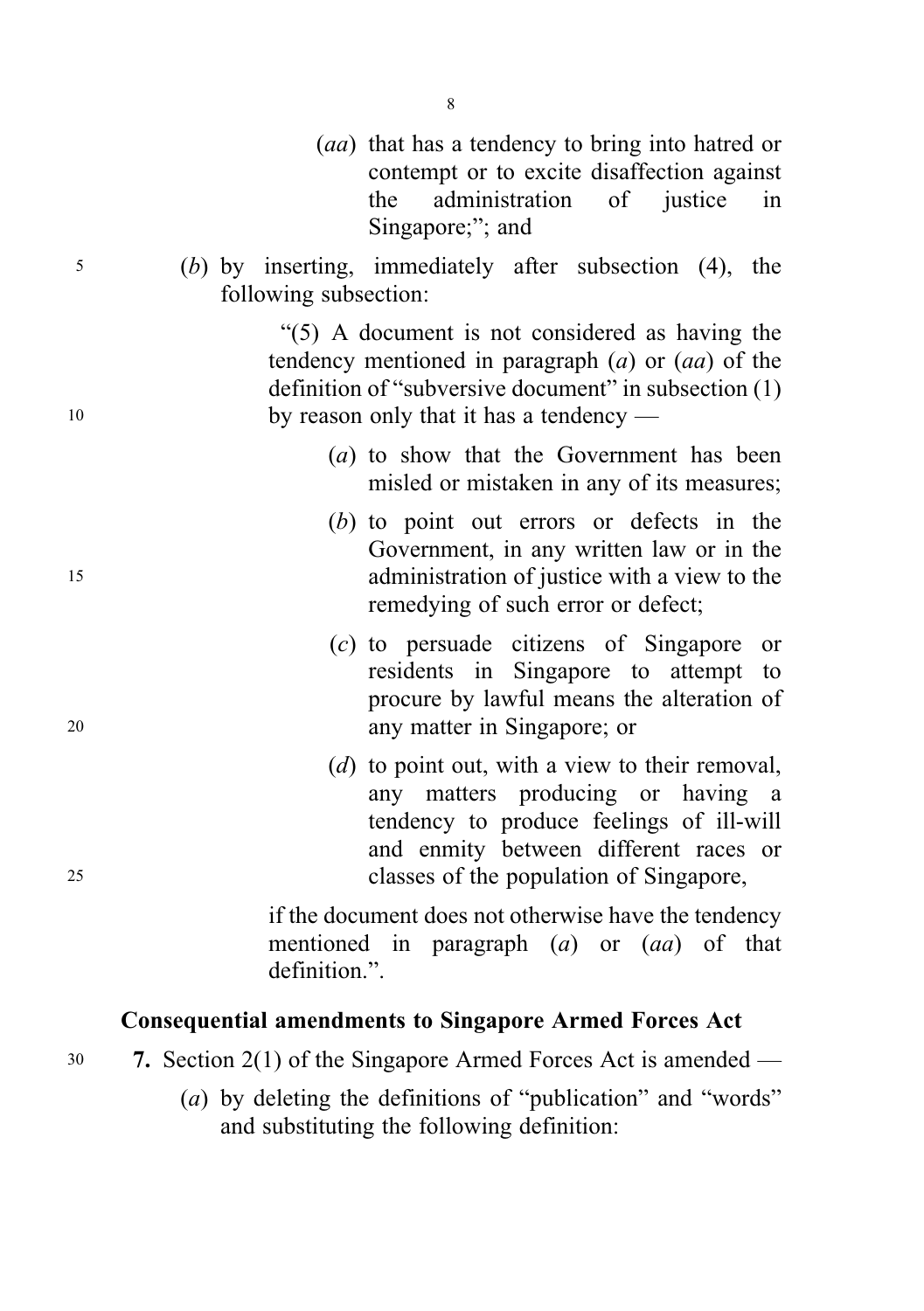- "" publication" includes all written or printed matter and everything whether of a nature similar to written or printed matter or not containing any visible representation or by its form, shape or in any other manner capable of 5 suggesting words or ideas, and every copy and reproduction or substantial reproduction of any publication;"; and
- (b) by deleting the full-stop at the end of the definition of "warrant officer" and substituting a semi-colon, and by 10 inserting immediately thereafter the following definition:
	- " "words" includes any phrase, sentence or other consecutive number or combination of words, oral or written.".

### Consequential amendments to Trade Disputes Act <sup>15</sup>

- 8. Section 15 of the Trade Disputes Act is amended
	- (a) by deleting the words ", or sedition," in subsection (4); and
	- (b) by inserting, immediately after subsection (4), the following subsection:

"(4A) Nothing in this section —  $20$ 

- (a) affects the power of a court to punish for contempt of court within the meaning of section 3 of the Administration of Justice (Protection) Act 2016; or
- (b) applies to an act that is an offence under  $25$ section 267C, 298, 298A or 505 of the Penal Code, or section 17E or 17F of the Maintenance of Religious Harmony Act.".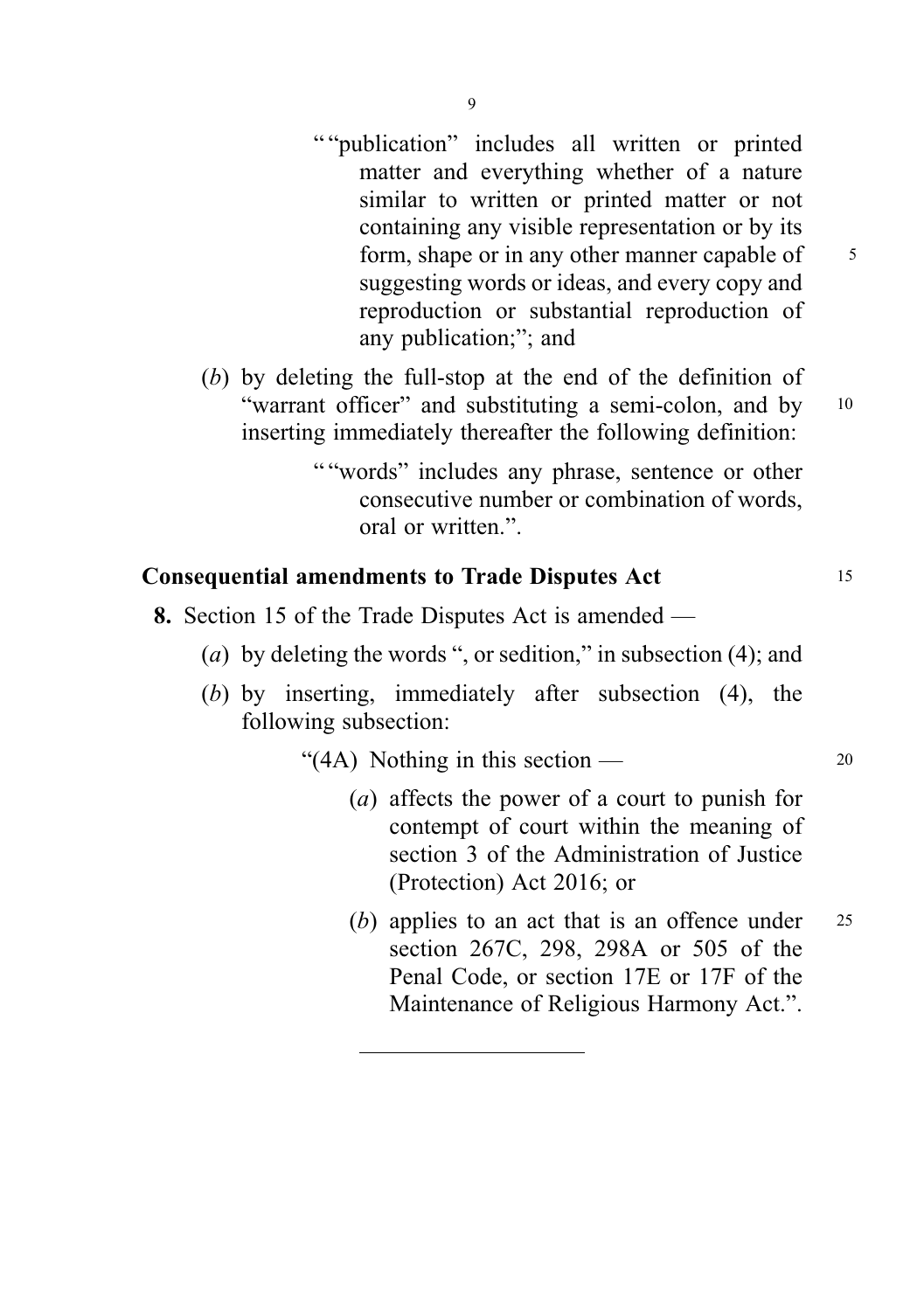#### EXPLANATORY STATEMENT

This Bill seeks to repeal the Sedition Act. Most types of conduct that are offences under the Sedition Act are also offences under the Penal Code or the Maintenance of Religious Harmony Act, or are punishable as contempt of court under the Administration of Justice (Protection) Act 2016, and have different requirements.

The Bill also makes amendments to certain other Acts that are consequential on the repeal of the Sedition Act.

Clause 1 relates to the short title and commencement.

Clause 2(1) repeals the Sedition Act.

Clause 2(2) saves the application of various sections of the Sedition Act, as follows:

- (a) sections 5 (which, among other things, specifies a limitation period for proceedings under the Act), 6 and 7 (both of which provide for matters of evidence for proceedings under the Act) continue to apply to a proceeding for an act committed before the repeal;
- (b) section 8 (which provides for the power to search for seditious publications) continues to apply in relation to seditious publications reasonably suspected of having been printed, published, sold, offered for sale, distributed, reproduced or imported before the repeal;
- (c) section 9 (which empowers a court to make further orders against a person convicted of an offence of publishing a newspaper containing seditious matter) continues to apply to a conviction for an offence committed before the repeal;
- (d) section 10 (which, among other things, empowers a court to prohibit circulation of seditious publications) continues to apply in relation to a publication the issue or circulation of which commenced before the repeal;
- (e) section 11 (which empowers a police officer to arrest without warrant a person reasonably suspected of having committed an offence under the Act) continues to apply in relation to an act reasonably suspected of having been committed before the repeal.

Clause 3 amends the Criminal Procedure Code —

(a) to remove a reference to seditious matter in section 44 (security for good behaviour from suspected offenders, etc.) as it is no longer needed;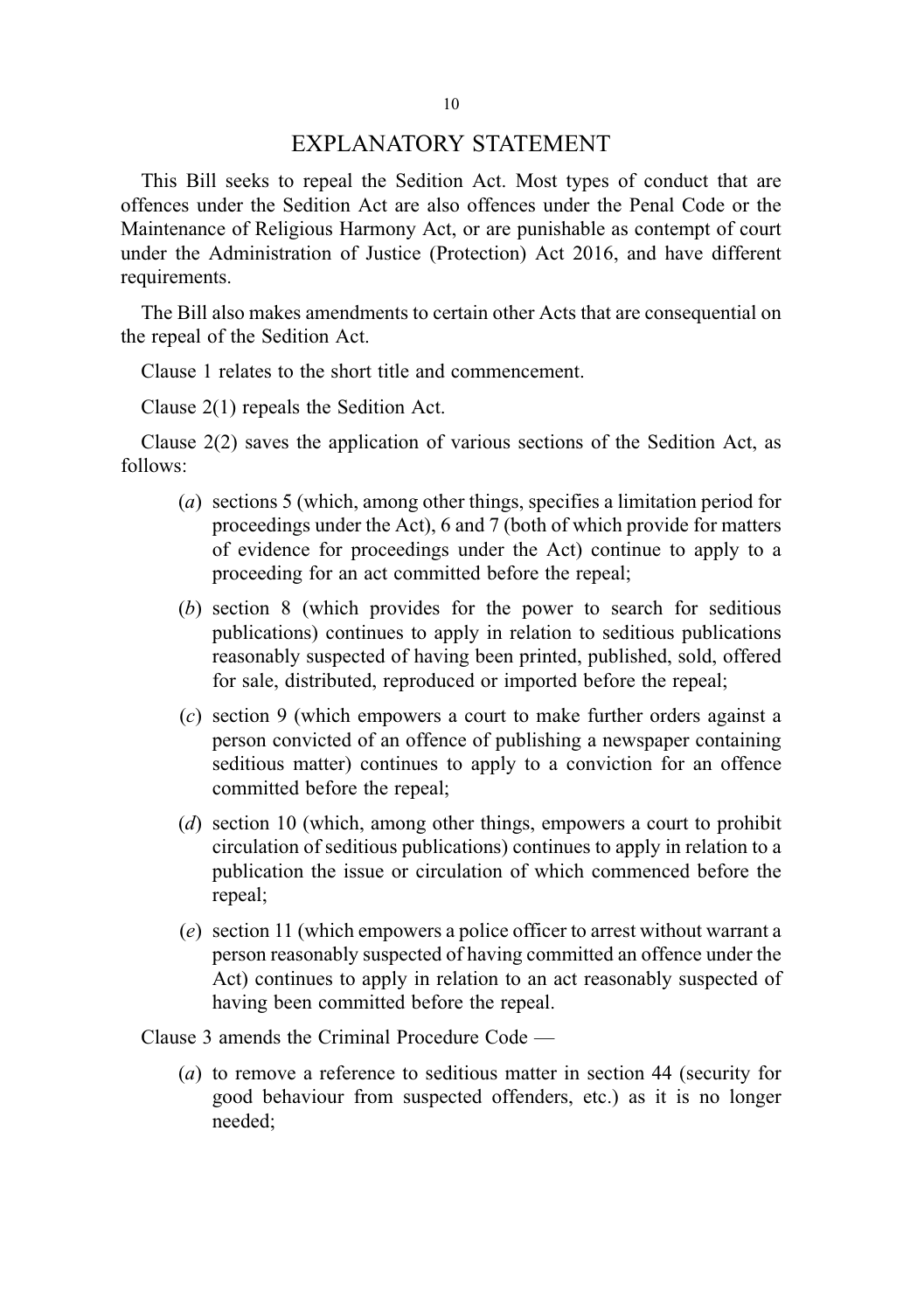- (b) to make sections 298, 298A and 505 of the Penal Code offences that are arrestable without a warrant, as corresponding offences under the Sedition Act are arrestable without a warrant; and
- (c) to amend the First Schedule consequent to the repeal and re-enactment of section 267C of the Penal Code.

Clause 4 repeals and re-enacts section 267C of the Penal Code. The new section  $267C -$ 

- (a) is expanded to include certain types of conduct currently covered by section 4 of the Sedition Act;
- (b) requires that, in a case where the conduct consists of making, printing, reproducing, importing, possessing or having under control an offending document, or making an offending electronic record, the person must have done so for the purpose of posting, publishing, distributing, selling or offering for sale the document or communicating the electronic record, and with the fault element as described in paragraph  $(c)$  below:
- (c) clarifies a fault element of the offence, viz. the person doing the act or doing the act for a specified purpose must have intended for the specified outcome to occur as a result of carrying out that act or purpose, or knows or has reason to believe that the specified outcome is likely to occur as a result of this; and
- (d) defines the term "counselling disobedience to the law or to a lawful order of a public servant" as including the provision of instruction, advice or information that promotes such disobedience.

Clause 5 amends section 37 of the Postal Services Act (Penalty for sending anything indecent, etc., by post) by removing the prohibition on the sending by post of any article that has any word, mark or design of a seditious character.

Clause 6 amends the definition of "subversive document" in the Public Order and Safety (Special Powers) Act 2018 to replace the reference to having a subversive tendency within the meaning of the Sedition Act, with a reference to having a tendency for certain matters currently found in the definition of "seditious tendency" in section 3 of the Sedition Act.

Clause 7 amends the definitions of "publication" and "words" in the Singapore Armed Forces Act, which currently incorporates by reference the definitions of those terms in the Sedition Act, by replicating those definitions in the Singapore Armed Forces Act.